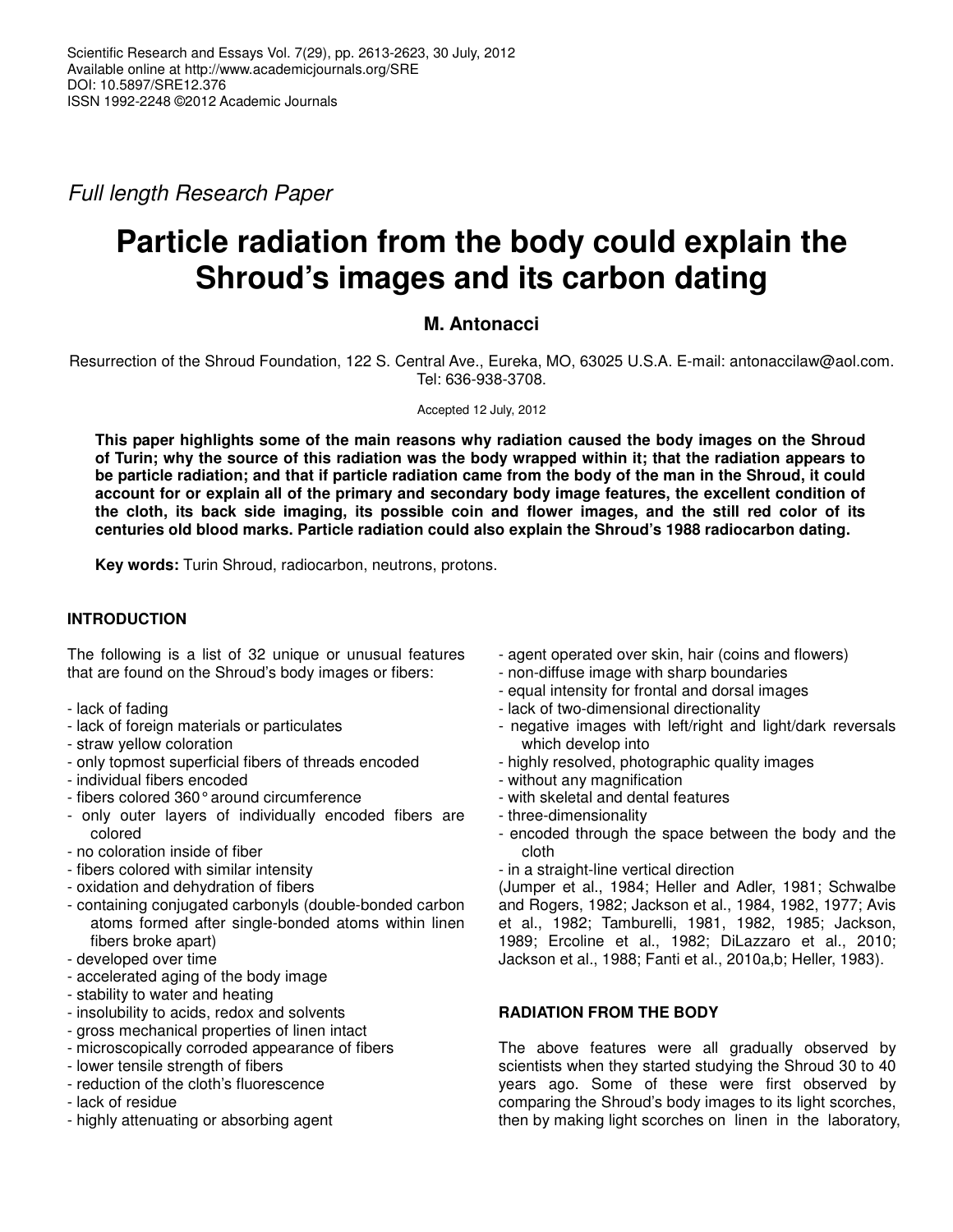by various experiments, and by detailed examination of the Shroud and its samples.

All of these features can be accounted for by radiation and only radiation will account for all of them. Throughout this paper, the term radiation refers to non-thermal or low temperature radiation. Observing the comments of the late Dr. Luigi Gonella, the former Scientific Advisor to Cardinal Ballestrero, regarding two of these features: "An agent acting at a distance with decreasing intensity is, almost by definition, radiation. The limitation of the cloth darkening to the outermost surface pointed to a nonpenetrating, non-diffusing agent, like radiant energy." (Gonella, 1987)

Radiation seems to be the only method capable of encoding other features on the Shroud. For example, only vertical beams of light or radiation illustrate how the Shroud's body image was encoded through space in a straight-line direction from the body to the cloth. As Dr. Gonella explained, "Whatever the mechanism might be, it must be such to yield effects as if it were a burst of collimated [parallel beams of] radiant energy." (Gonella, 1987)

Because of page limitations, only some of the reasons why radiation caused or contributed to the Shroud's body images and why the body was the source of the radiation are highlighted in this paper. However, the experiments of Dr. Sebastiano Rodante, Prof. Nicholas Allen and the Shroud of Turin Research Project (STURP), in which radiation emitted or reflected from a body model also indicate many of these points (Antonacci, 2000). This paper draws from and expands the Historically Consistent Method (Antonacci, 2000) which in turn was greatly influenced by the models and experiments of Dr. John Jackson (Jackson, 1990, 1991), Dr. Jean-Baptiste Rinaudo (Rinaudo, 1998, 1996, 1994, 1992), Mario Moroni (Moroni et al., 1998, 1999) and their associates.

The nearly unanimous conclusion of pathologists, physicians and anatomists who studied the Shroud since the beginning of the 20th century is that the Shroud wrapped a dead human body. In summary, the arterial and venous blood flows on the head; the different types of bruises and swelling identified on the face; the flow of watery fluid from the pleural cavity and of blood from the right auricle, which fills with blood on death; the photographically revealed abrasions at the knees, nose and across the shoulder blades; the abnormally expanded rib cage indicating asphyxia; the enlarged pectoral or chest muscles drawn in toward the collarbone and arms; the contraction of the thumbs from an injury to the median nerve; the unusual signs of traumatic shock; the numerous signs of rigor mortis; the post-mortem bleeding; the microscopically precise, invisible reactions around the more than 100 scourge marks throughout the body; the coagulated blood stains with serum surrounding borders and clot retraction rings that occur with actual wounds and blood flows, found throughout the front and back of the body, and revealed only by modern scientific techno-

logy; and the identification of human hemoglobin, human albumin, human whole blood serum, human immunoglobins, and human DNA from the man's blood marks are just some of the signs that the Shroud wrapped the body of a dead human male (Antonacci, 2000).

Because of length restrictions, this paper cannot begin to cover all the evidence or research in support of its central thesis; however, it will provide further basic reasons how and why radiation from this body caused the itemized features on the Shroud.

The Shroud's frontal and dorsal body images are encoded with the same amount of intensity, independent of any pressure or weight from the body (Jackson et al., 1984). The bottom part of the cloth (containing the dorsal image) would have born all the weight of the man's supine body (Figure 1), yet the dorsal image is not encoded with a greater amount of intensity than the frontal image (Figure 2). Radiation coming from the body would not only explain this feature, but also the left/right and light/dark reversals found on the cloth's frontal and dorsal body images.

Beginning with Dr. Giles Carter (Carter, 1984, 1999) and continuing with Dr. John Jackson (Jackson, 1990, 1991), Dr. August Accetta (Accetta, 1999, 2000), Dr. Alan Whanger (Whanger and Whanger, 1998) and Professor of Anatomy Michael Blunt (Wilson, 1988), skeletal features such as finger bones, bones extending over the palm, part of the skull at the forehead, the left thumb, parts of the backbone and even teeth have been indicated on the man in the Shroud. Each of these scientists, physicians and long time experts on the Shroud has concluded that only radiation could have encoded such internal features onto the cloth. And, while these experts may vary somewhat in the particular form of radiation involved, all have concluded that only radiation projected from the body could have encoded the man's skeletal and dental features.

All these internal skeletal (and dental) features lie near the surfaces on the front and back of the supine body of the man wrapped in the Shroud. Like all the Shroud's body image features, they are encoded correctly, and none were visible for hundreds of years - until the development of modern technology.

Dr. Carter, who first suggested these features, thought they indicated not only that radiation came from the body, but that it resembled or had qualities analogous to X rays (Carter, 1984, 1999).

Interestingly, enlargement and diffusion of the body's bones, ligaments, and skin normally occurs when X-rays are made. That is because the rays leave an external tube before hitting a part of a person's body and being recorded on film. The degrees of magnification and diffusion vary with the degrees of distance. The shorter the distance between the source of X-rays and the body, the greater are the degrees of enlargement and diffusion. For the short distances that necessarily existed between the Shroud cloth and the underlying body, extensive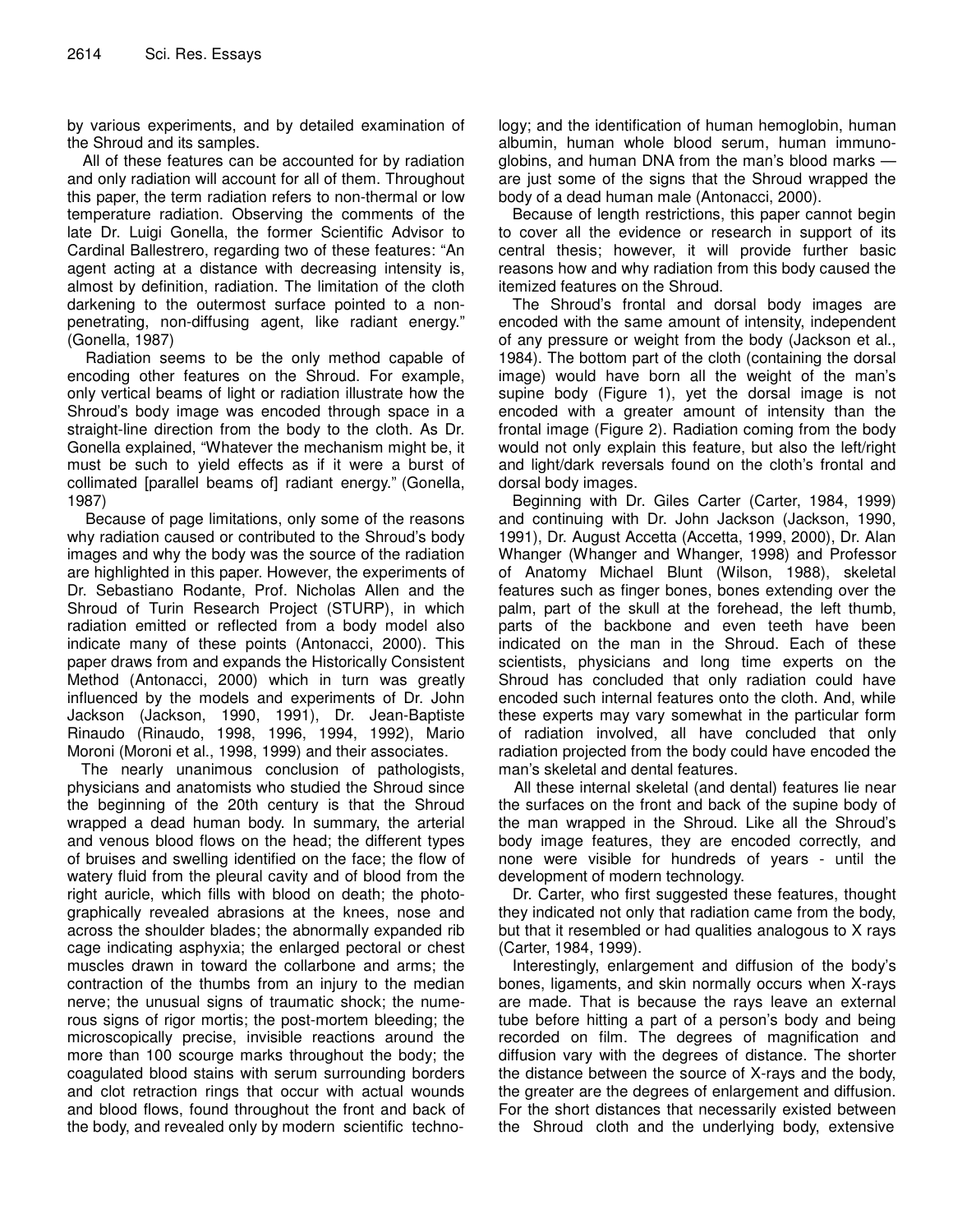

**Figure 1.** Illustration of the man's weight on the dorsal side of cloth (16th century painting by della Rovere).





**Figure 2.** Negative, contrast-enhanced frontal and dorsal images on Shroud (Copyright, 1978, Vernon Miller).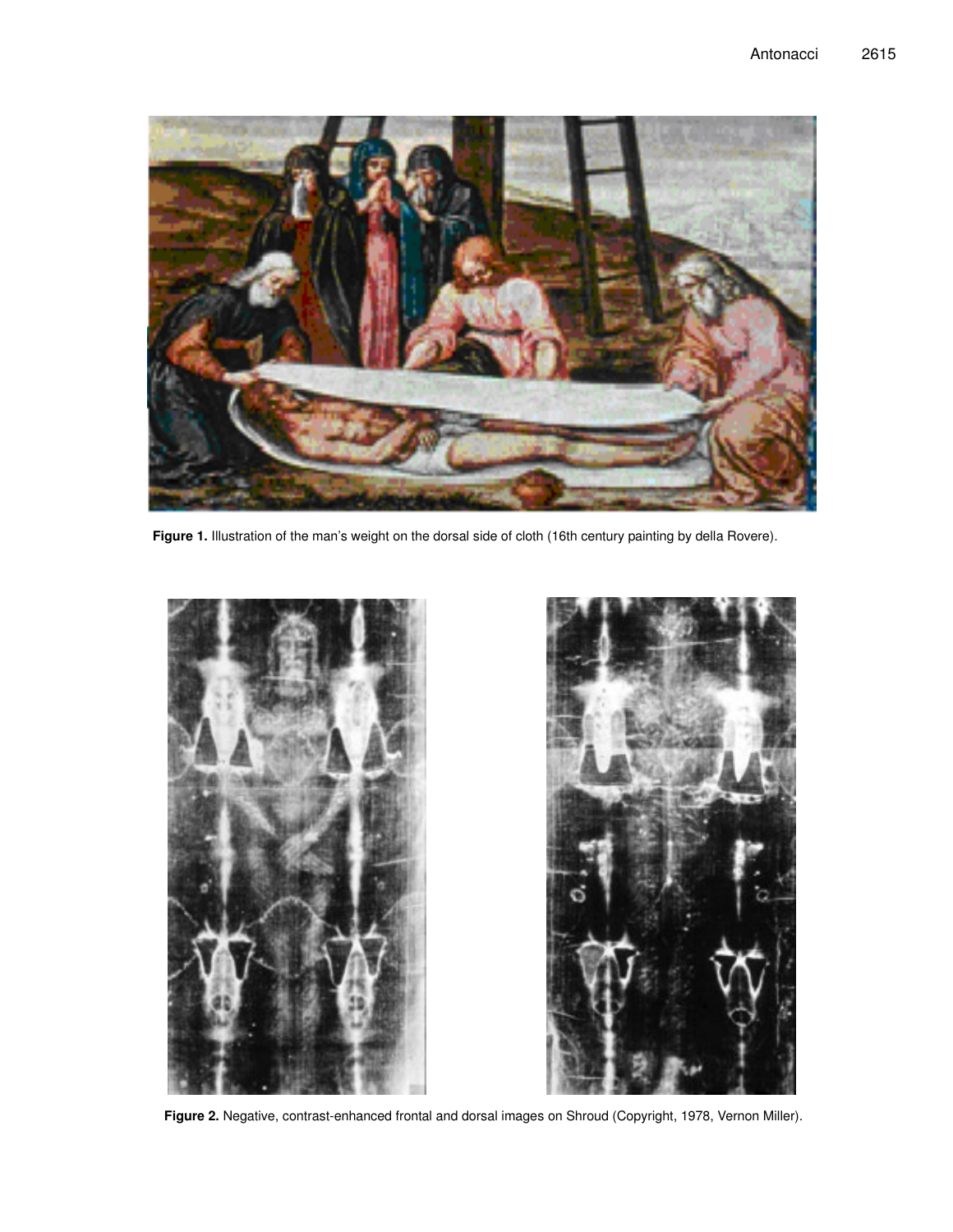

**Figure 3.** Three-dimensional VP8 image of face (Copyright, 1978, Vernon Miller).

enlargement and diffusion would have clearly been present if the source of radiation came from outside the body. However, the Shroud's body images are highly resolved without any enlargements. Both attributes indicate that the source of the light came from the body itself.

As in photography, if the light came from any source outside of the body, objects that were illuminated by the light in its path from its source to the film would have been recorded on the film or images. In the case of the Shroud, the film is clearly the inside part of the cloth that wrapped the body. Significantly, neither the outside or inside of the tomb, nor the outside or inside of the cloth are found on the Shroud's distinctive images. Only the front and back sides of the man's body are seen on the Shroud's extraordinary images. This means that the source of the light does not originate outside of the body, but with the body itself.

The Shroud's truly proportional, full-length, and threedimensional frontal body image was first demonstrated with a VP8 image analyzer indicating a direct correlation between the lightness and darkness at each point on the Shroud's body image with their respective distances from the underlying body as shown in Figure 3 (Jackson et al., 1984, 1982, 1977; Avis et al., 1982; Tamburelli, 1981, 1982, 1985). Since each point of distance information on the frontal body image was received by the cloth and is

contained on the cloth - they could only have come from the underlying body.

When the two men at each end of the body in Figure 4 let go of the cloth, the top of it will conform roughly to the contours of the underlying body. Yet, regardless whether the Shroud was sloping downward, upward, or was relatively flat, all parts of the frontal body image were encoded in a vertical straight-line direction from the cloth to its corresponding and underlying points on the body (Jackson, 1989; Jackson et al., 1977; Ercoline et al., 1982). Since this correspondence exists even where the draped cloth was not originally touching the body, (for example, the area between the tip of the nose and the cheeks) the image was encoded through this empty space (Jumper, 1977; Jackson, 1977; Jackson et al., 1977).

Like the three-dimensional argument, since this unique vertically encoded information was also received by and is contained on the cloth, it too, could only have come from every part of the body directly below it.

The above are just some of the ways it can be shown that radiation coming from the body caused the images on the Shroud. However, when one considers that:

i) the 32 extraordinary itemized features are only found throughout the length and width of the Shroud's anatomi-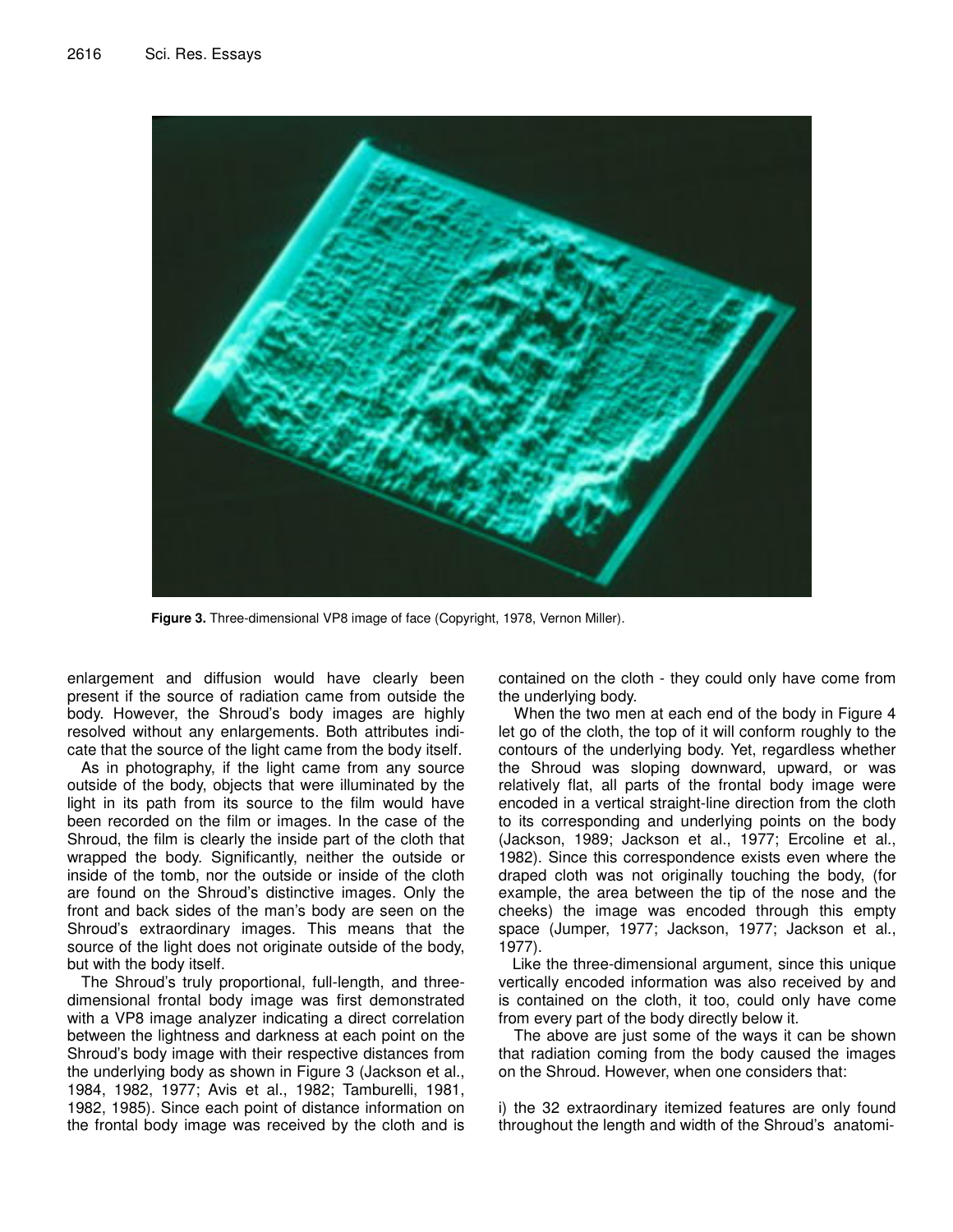

**Figure 4.** Illustration of vertical straight-line direction for Shroud's body image (Courtesy, Jessica Dodson and Eric Stillwell).

cally flawless frontal and dorsal body images;

ii) the full-length body images are encoded only on the interior parts of the cloth that wrapped the bloodied and crucified corpse; and

iii) all 32 itemized body image features can only be duplicated by radiation;

We can be very confident that the source of this radiation and information could only have been the body wrapped within this cloth.

#### **PARTICLE RADIATION**

In the mid-1990's, Dr. Kitty Little, a retired nuclear physicist from Britain's Atomic Energy Research Establishment in Harwell, joined the scientific debate regarding the cause of the Shroud's images. After summarizing scientific investigations of the Shroud, she confirmed "that the source of the illumination that had formed the image came from within - that is, from the body - …. as a whole." (Little, 1994) Thereafter, she stated, "Now it seemed almost certain that the image must have been caused by some sort of radiation…. However, there was one source of ionizing radiation that they did not try." (Little, 1997)

Little recalled that in 1950 she had irradiated several different cellulose fibers at the nuclear reactor in Harwell with particle radiation - radioactive illumination consisting of combinations of protons, alpha particles, neutrons and gamma rays. As we shall see, these basic building blocks of matter and energy not only account for all the Shroud's mutually inconsistent primary body image features, but also cause the cloth's secondary body image features, as well as critical non-image characteristics within this famous burial garment. While the last two forms of radiation, neutrons and gamma rays (along with electrons), certainly affect the non-image parts of the Shroud, the protons and alpha particles cause its coloration or body

image. Using this illumination, Dr. Little was able to reproduce the straw-yellow color, which she learned subsequently is on the Shroud. The temperatures in the reactor's channels were as low as 40°C, so the radiation effects could be examined without the complication of heat degradation (Little, 1994, 1997).

Neutrons and protons behave very differently. Neutrons are very penetrating and, like gamma rays, easily pass through linen cloth. Protons have very short ranges; they are so non-penetrating that they even absorb or attenuate in air. Protons and alpha particles would evenly deposit their energy to produce the uniform straw yellow color - only on the topmost fibers of the cloth (Little, 1994, 1997). Moreover, they would break many of the bonds of the molecular structure of the cellulose, but only in these topmost image fibers, thereby causing some of the single-bonded carbon atoms attached to hydrogen or oxygen to, thereafter, re-form with other carbon atoms into double-bonded, or conjugated, carbonyl groups. This occurs because carbon double-bonds re-form more rapidly and effectively than other carbon combinations (Little, 1997). As the main building blocks of matter, protons, neutrons and electrons are found in immeasurable abundance in all bodies (a deuteron and an alpha particle contain one or two protons and neutrons, but both behave like a proton, in that they traverse only a short distance in air and an even shorter distance in linen. Therefore, throughout this and subsequent discussions, where protons are specifically mentioned, similar results would be expected for deuterons, alpha particles or other heavy charged particles).

In the mid-1990's, Dr. Jean-Baptiste Rinaudo of the Faculty of Medicine of Montpellier, France, began performing intriguing experiments with protons and neutrons (Rinaudo, 1998, 1996, 1994, 1992). Figure 5 shows one of his proton-irradiated linen cloth samples. Dr. Rinaudo and his associates performed numerous experiments irradiating white linen cloth with proton beams of various energies with a particle accelerator at the Grenoble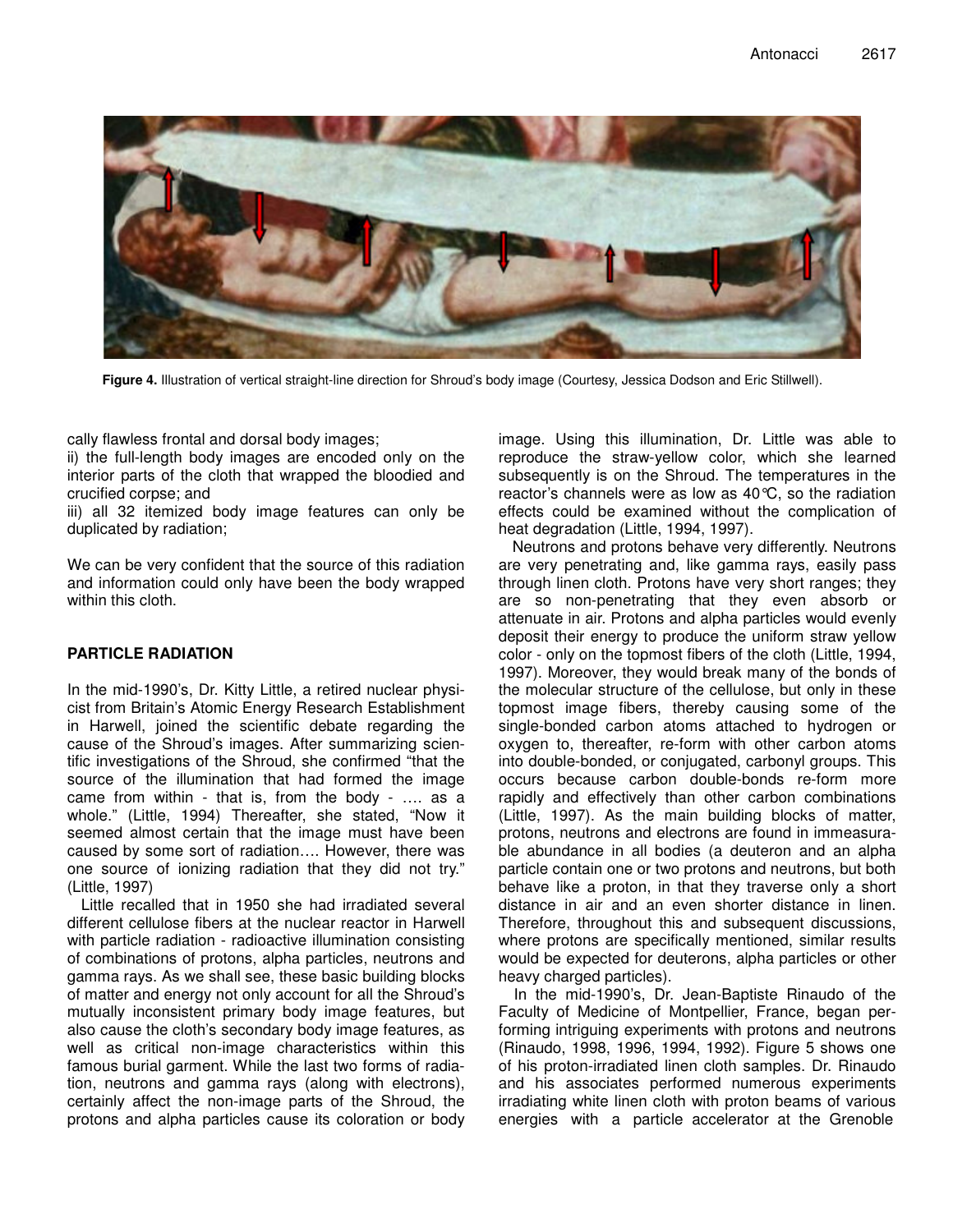

**Figure 5.** Photomicrograph of a proton irradiated linen cloth shows a very similar appearance to the body image area on the Shroud (Courtesy, Dr. Jean-Baptiste Rinaudo).

Nuclear Studies Center in France. Linen naturally fluoresces under ultraviolet lighting, as does the Shroud's background or off-image areas. However, when Rinaudo's experimental linen was irradiated with proton beams with energies of I.4 MeV or less, the cloth's natural fluorescence disappeared, as is the case with the Shroud's body images. The protons produced uniform superficial coloration on cloth whose fibers and threads lacked any cementation or added pigments or materials of any kind. Where body image fibers crossed, underlying fibers were protected and remained white, as found on the Shroud; in addition, the inner part of the straw-yellow image fibers remained white, like the image fibers on the Shroud. The scientists were also able to duplicate the microchemistry results of dehydratively oxidized, degraded cellulose, as is also found with the Shroud's body image (Rinaudo, 1998, 1996).

Rinaudo's straw-yellow color also resulted from conjugated carbonyl (double-bonded) groups within the molecular structure of the cellulose, as is also found with the image fibers of the Shroud. (Rinaudo, 1998; Jumper et al., 1984) These double-bonded carbon groups absorb light and reflect it as the straw-yellow color that is visible on Rinaudo's linen, as well as the Shroud linen.

Rinaudo also demonstrated that like the Shroud's coloration, his could also develop over time if the irradiated linen was artificially aged by heating at low temperatures. (Rinaudo, 1998) Like all linen, the Shroud has yellowed or darkened with age. As referenced

previously, when a Shroud fiber is cut in two, its original white color can be seen on the inside. Normal darkening and degradation of cellulose (the main component of linen) occurs through gradual oxidation and loss of water by exposure to heat and light. Scientists have established that the application of either heat or light to cellulose will artificially darken it in what amounts to a rapid simulation of the aging process. The yellow body image on the Shroud is made up of "chemically altered cellulose consisting of structures formed by dehydration, oxidation and conjugation products of the linen itself" (Jumper et al., 1984).

The changes in cellulose that are known to be the result of aging are these same dehydrative and oxidative processes. Laboratory simulations by scientists using the above controlled, accelerated aging processes produce the same overall properties, as well as spectral reflectance curves, as the body image and background areas on the Shroud. The Shroud's body image fibers are more chemically degraded than the background fibers; the body images have yellowed faster and darker than the background or non-image areas on the Shroud. While radiation or some other process probably helped cause the body images to age faster than the less yellowed background, both appear to have developed over time as the result of an aging process (Jumper et al., 1984; Pellicori and Evans, 1981; Pellicori, 1980; Gray, 1977; Pellicori and Chandos, 1981; Jackson et al., 1988; Rinaudo, 1998, 1996).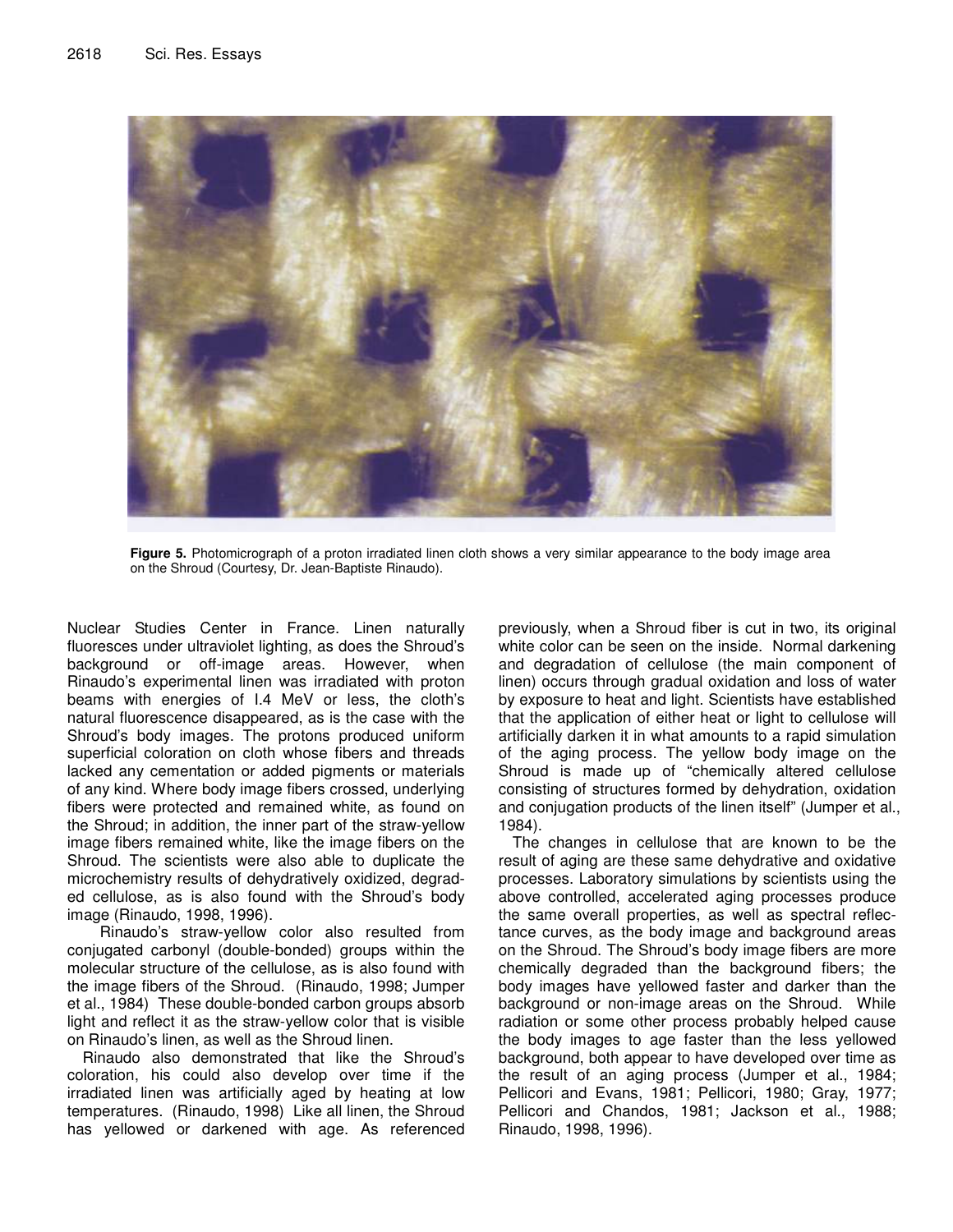Rinaudo and Little's results indicate that protons within particle radiation can duplicate or account for all of the items in the original list of 32 body image features. Rinaudo even showed how the superficial straw-yellow coloration produced could not be extracted with all types of acids, redox or solvents, but immediately disappeared with the application of diimide, like the Shroud's coloration. (Rinaudo, personal communication)

#### **HYPOTHESIS**

The original cloth collapse hypothesis by STURP physicist John Jackson was developed strictly from considerations of the Shroud's image properties after he observed that all naturalistic and artificial image creating models had been tested and failed (Jackson, 1990, 1991; Jackson et al., 1984). Dr. Jackson's model claims if the body of the man in the Shroud became insubstantial and emitted ultraviolet light that the Shroud's primary and secondary body image features could have been encoded on the cloth. While ultraviolet light is a good candidate, it has some shortcomings; however, the cloth's momentary collapse into an area of radiation once occupied by the body is a critically important concept.

The Shroud appears to have wrapped the dead body of a man who suffered all the same wounds and tortuous events that reputedly occurred to the historical Jesus Christ. It is also known that the cloth had intimate contact with the body even in the many places that the draped cloth would not have originally been in contact with the body. Yet the body has obviously left the cloth. Since no decomposition stains have been detected anywhere on the Shroud by modern technology, the body appears to have left within two to three days of having been wrapped within and acquiring intimate contact with the cloth. If the cloth had been removed from the body by any human or mechanical means - some, most or all of these intimately encoded blood marks would have been broken or smeared. For decades modern science has known that the body clearly left the cloth within two to three days, but that it did so in a mysterious manner. In light of all the information to date, we propose a more fundamental hypothesis that makes certain predictions that could be tested by future examination of the Shroud (Antonacci, 2010).

As Dr. Jackson first stated over twenty years ago in the beginning of his cloth collapse paper, "Therefore, perhaps the time has come to ask if we ought to start thinking about the Shroud in categories quite different from those that have been considered in the past. In particular, perhaps we need to be more flexible in our scientific approach and consider hypotheses that might not be found readily in conventional modern science, for it is conceivable that the Shroud image presents, if you will, some type of "new physics" that ultimately requires an extension or even revision of current concepts. … even if such a principle contradicted current concepts of science (Jackson, 1990, 1991)."

We propose a very similar and "unconventional" model. We propose that the body of the man in the Shroud became insubstantial or disintegrated possibly leaving behind a very small amount of some basic particles of matter such as protons, neutrons and, perhaps, electrons and gamma rays. The instantaneous nuclear disintergration of the body of the man in the Shroud was also proposed both by biophysicist Dr. Jean-Baptiste Rinaudo (Ridaudo, 1998, 1996, 1994, 1992) and nuclear physicist Dr. Kitty Little (Little, 1994, 1997).

The neutron fluence that would be needed to cause the radiocarbon date to be medieval instead of first century is  $8.3 \times 10^{13}$  n<sup>cm-2</sup> if the nitrogen content of the Shroud is about 570 ppm (Lind et al., 2010). This neutron fluence over the 4.4  $\times$  1.1 m<sup>2</sup> area of the Shroud is 4  $\times$  10<sup>18</sup> neutrons, which weigh only 0.67 µg. Rinaudo (Rinaudo, 1998, 1996, 1994) hypothesized that an equal number of protons would also radiate from the body and they would form the image, so this would amount to a total weight of neutrons and protons of only 1.34 µg. This is an insignificant fraction of the weight of a human body.

#### **Body image features**

Let us first examine what such an event would do to the Shroud itself. The draped cloth would fall by gravity in a vertical straight-line direction into the disintegrating body (only vertical directionality, and not longitudinal or latitudinal directionality, would be encoded.) The part of the draped cloth that was originally closest to the body would have received the most particle radiation while the part originally farthest away would have received the least, yet both parts and all parts in between would have received proton radiation, and their respective amounts would have been in direct correlation to their original distances from the underlying body. This would result in true three dimensional information being encoded onto the two dimensional cloth with the lightness and darkness at each and every point of the frontal body image being directly correlated to their original distances from the body when the cloth was first draped over it.Since this image encoding event occurs rapidly, the cloth would only be partially through the body region when the radiation ceased, thus only internal skeletal features closest to the body's surface (for example the hands, face, and teeth) would become encoded just like those found on the Shroud. This also explains the dark spot underneath the high point of the man's hands and why his internal organs are not encoded. With this proposed method, there could also be discoloration or imaging on the back side of the cloth behind the face and hands (the high points of a supine body), which some scientists have identified at these locations on the back side of the Shroud (Fanti and Maggiolo, 2004).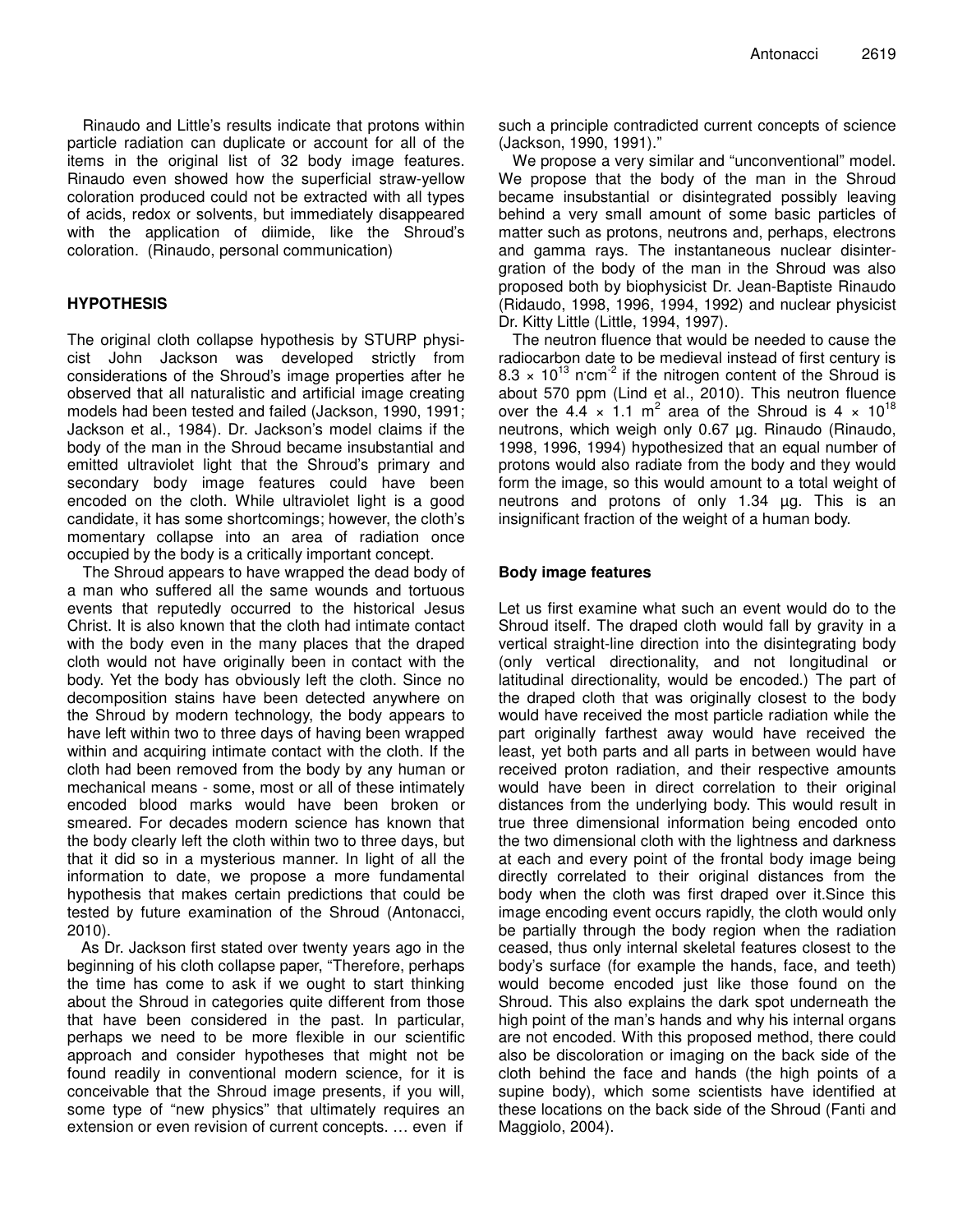Because the cloth fell straight down receiving heavy charged particles only from the part of the body directly underneath it, a highly detailed negative image would be encoded on the cloth. As the cloth fell into the radiant region, the heavy charged particles would stop as they struck its topmost superficial fibers while evenly distributing their energy. As the cloth oxidized and dehydrated while it aged, a superficial straw yellow discoloration consisting of conjugated carbonyls would occur on the linen fibers where they were irradiated by the protons, deuterons, and alpha particles. The colored fibers would be uniformly encoded, yet would be weaker and more corroded or friable than the non-image fibers, while having all the other characteristics listed at the beginning of this paper.

This method, called the Historically Consistent Method, not only explains all of the earlier primary features of the Shroud's body image and their fibers, but also accounts for the following secondary body image features found on the Shroud. For example, the photographic negative, positive and three-dimensional images clearly show gaps along both sides of the face and that part of the beard is upturned. The most likely explanation for these features is that a small chin band held the mouth closed (Robinson, 1977). Notice also on the photographic negative that vertical lines run down from the chin, especially below the right side of the man's beard, which is not so upturned. As the part of the cloth lying over the chin fell and flattened, it would acquire such lines or motion blurs. Perhaps more lines would be left, before the radiation ceased, in the area that did not have to fall down and through as much beard before flattening. This would be the area immediately next to where the beard was turned up on the man's right side. Notice also the wide, rectangular area of body image below the man's chin and beard. This could have been caused by the cloth's coming into contact with and encoding the neck or throat area under this model, leaving this appearance after the cloth is straightened or flattened (notice also the odd-shaped feature encoded as body image next to the neck area and below the end of the length of hair on the man's left side. This might be a displaced hair image also caused by the cloth's movement).

There are also two faint body images in the blank space off the left side of the man's face, next to the eyebrow and cheek bone (Figure 6). They, too, could be from motion blur by the cloth in this region, but their faintness, and the lack of any such image on the right side, could be due to the chin band slowing or impeding the complete collapse or encoding of the overlaying cloth in this region. In addition, the small lateral distortion at the femoral quadriceps (Ercoline et al., 1982) would most likely be encoded by a cloth collapsing.

Other subtle forms of distortion also exist on the Shroud image that is accounted for by this model. For example, this model also explains the length of the man's fingers. Under the Historically Consistent Method, the



**Figure 6.** Faintly encoded blank spaces at side of face (Copyright, 1978, Vernon Miller).

protons and alpha particles emanating from these surface bones became encoded as the cloth passed through this high portion of the supine body. Dr. Giles Carter was the first to observe that the man's fingers were bent; this position naturally remains from the crucifixion. After a two-dimensional cloth falls through and encodes curved fingers, when the cloth is then straightened or flattened, it results in a longer area of the cloth having been used to encode the fingers than if the fingers had been straight. A simple experiment with a cloth tape measure bears this out if you measure from the top of the wrist to the end of your bent fingers, and then measure again to the end of your straight fingers. The cloth tape will reveal that the first measurement is longer. Thus, the encoded fingers look somewhat longer when encoded under this method. All of these secondary body image features are found on the Shroud, but none have even been encoded by artists on other portraits, or would have likely been encoded naturally. Only cloth collapse hypotheses can explain these very odd features as a natural consequence.

When the body suddenly disappears or disintegrates, a brief vacuum would be created (Jackson, personal communication), (Lind, personal communication) that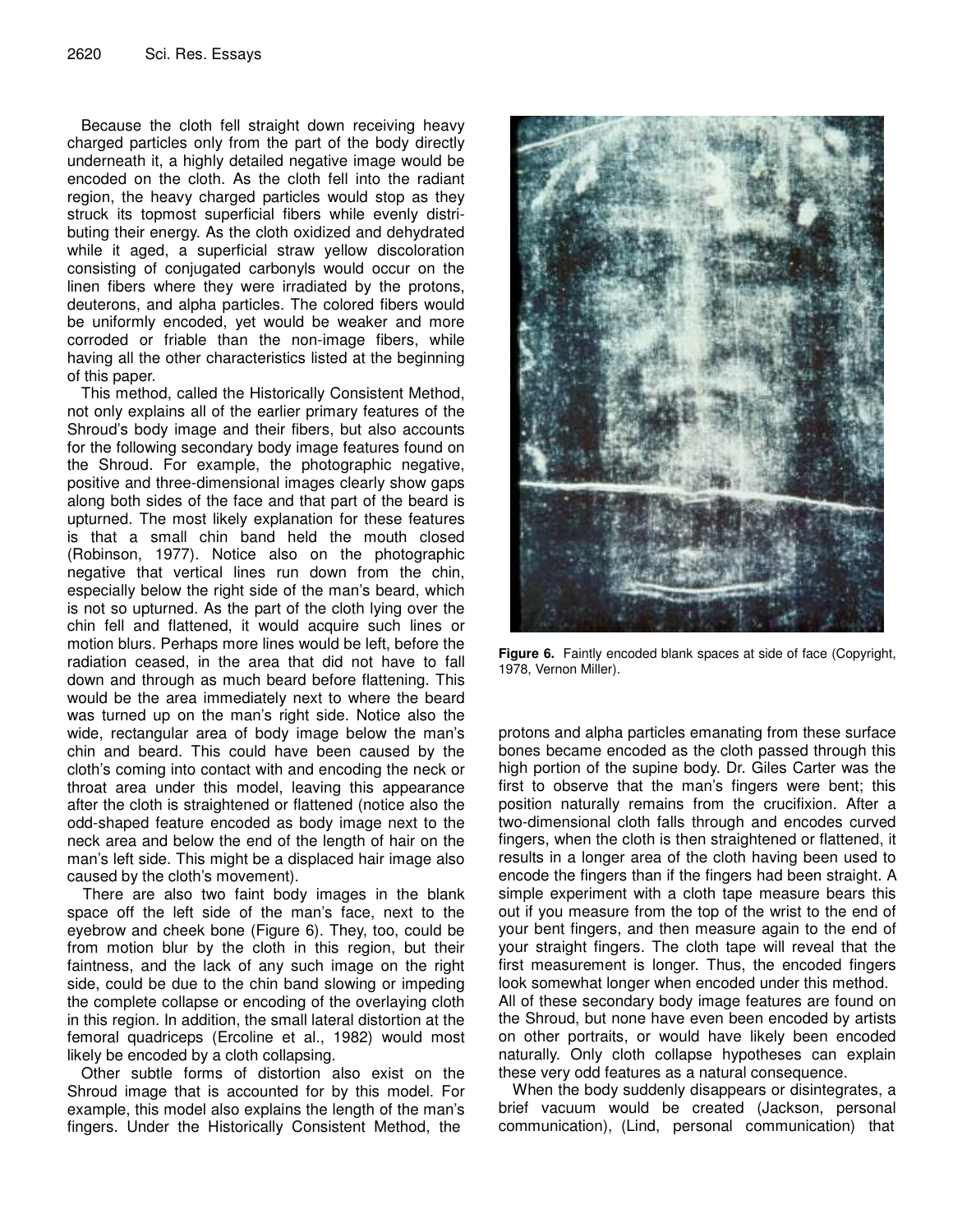

**Figure 7.** Before collision of neutron (black) with nitrogen-14 nucleus, 7 protons (red) and 7 neutrons. After collision, neutron is captured and proton is ejected, resulting in carbon-14 with 6 protons and 8 neutrons (Courtesy, Dr. Arthur Lind).

would draw or pull the dorsal cloth up a short distance into the body region encoding body image and blood marks on the dorsal side. All of these features would also be encoded if the body vanished or disappeared vertically in the same direction in which the cloth collapsed. Since radiation is emitted from the entire body, the amount of time that the frontal part of the image is exposed to the radiation would be equal to the dorsal part, thus leaving body images with approximately equal intensities. Since the sides of the man's body do not intersect with the collapsing cloth, they are not encoded under this method, or on the Shroud.

Particle radiation given off at the body's disintegration also explains how the faint subtle coin or flower images, if present on the Shroud, could have been encoded under this method. When some of the many neutrons that flew out of the body region hit the coin or flowers, they could have caused these objects to leave faint images on the cloth in several ways. For example, when a neutron hits the nucleus of copper, the primary component of ancient bronze coins, the nucleus can absorb the neutron and give off either a proton, alpha particle, deuterium, or a low-energy gamma ray. Each of these particles - protons, alpha particles, or deuterium, encodes superficial images on the cloth and, if they were given off the coin's surface, could encode the coin's features. Similarly, flowers contain trace amounts of heavier elements such as iron, calcium, and potassium. When any of the countless neutrons hit these three heavier elements, each could also absorb the neutrons and give off protons and alpha particles. Any protons or alpha particles given off the flowers' surfaces would also encode a superficial image on the Shroud.

#### **Non-image effects**

Recent experimental results demonstrate the well-known scientific principle that if linen, or any other nitrogen containing object, is irradiated with neutrons that carbon 14

(C-14) will be created within the irradiated linen (Lind et al., 2010). These new C-14 isotopes are converted from nitrogen (N-14) within the molecular structures of the irradiated objects by the process illustrated in Figure 7.

Unlike C-14 created by neutrons from nitrogen in air, as well as other sources of extraneous C-14, the C-14 created by neutrons from N-14 that is part of or indigenous to the linen itself remains within the molecular structure of the linen. These experiments demonstrate that such newly-created C-14 isotopes remain despite natural aging, the application of heat at temperatures that the Shroud was exposed to during the fire of 1532, or when pretreated and cleaned by all seven standard pretreatment methods that were applied to the Shroud's cloth samples in 1988. These tests and experiments even demonstrate that combinations of natural aging, as well as the above applications of heat and the above standard pretreatment cleanings, will not remove the C-14 created by particle radiation from the indigenous N-14 within linen (Lind et al., 2010). These experiments have shown that neutron particles can alter the radiocarbon date of linen by increasing its radiocarbon (C-14) content causing the irradiated linen to erroneously date 1300 years or more younger than its actual age (Lind et al., 2010).

Particle radiation emanating from the man in the Shroud can also possibly explain the cloth's excellent condition, and the still reddish color of its blood marks after all these centuries. Scientific testing and medical examination of the Shroud and its samples throughout the 20th and 21st century conclusively establish that coagulated human blood is present on the body of the man in the Shroud (Antonacci, 2000). The blood on the Shroud, however, still retains a reddish coloration. Even if the Shroud is medieval, its blood should have long ago turned dark brown or black, like other centuries-old blood. Blood will actually start turning dark within days or weeks of leaving the body and being exposed to air. The still reddish color of the blood is not only apparent to anyone who has ever seen the Shroud, but when the Shroud is exposed to sunlight, it appears to be even redder (Barbet, 1963, 1940). The late Dr. Carlo Goldoni recently undertook experiments to explain these remarkable attributes and concluded that when blood marks are first exposed to neutron irradiation and then to ultraviolet light (such as the Shroud would naturally receive from sunlight during exhibitions) it resulted in the blood marks having a bright red coloration. Dr. Goldoni found this reddish coloration existed regardless of the blood's bilirubin content, (Goldoni, 2008) which has been the traditional explanation for the Shroud's centuries-old red coloration (Adler, 1986, 1987; Jumper, 1984). Further experiments should be undertaken to build upon these initial experiments.

Regardless of its age, everyone who has ever examined the Shroud has also noted its remarkable condition. As STURP scientists Roger and Marion Gilbert remarked quite some time ago in an observation section of a scientific paper, "The cloth [Shroud] is in excellent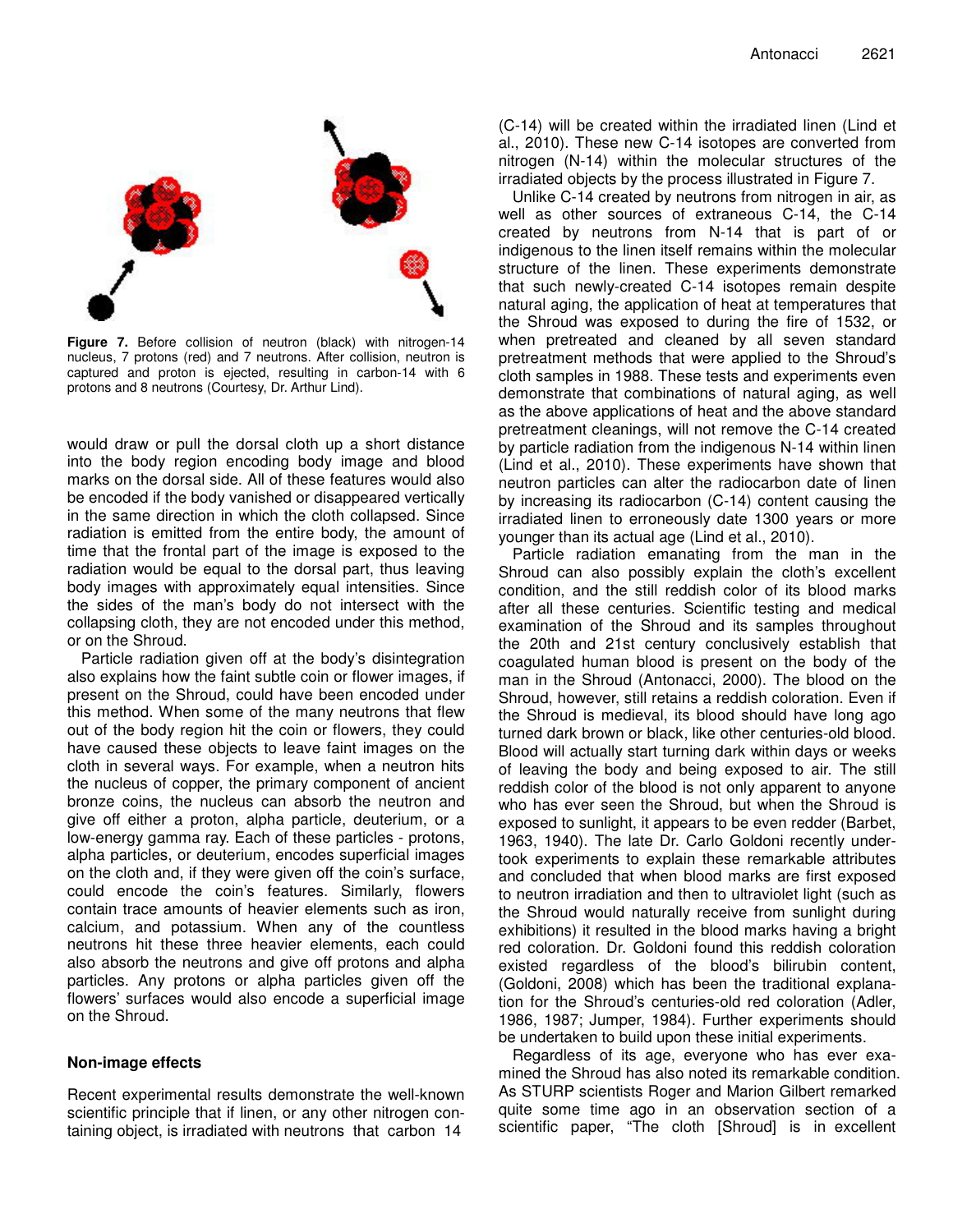condition, extremely soft and pliable with no apparent degradation of strength" (Gilbert and Gilbert, 1980). This observation would still be true even if the Shroud was only 700 years old. Indeed, the Gilberts did not know the Shroud's radiocarbon age at the time of their observation. Needless to say, ancient cloth is rarely, if ever, described as "in excellent condition." The only friable parts on the Shroud are its topmost two to three fibers containing the superficial body image. Interestingly, while particle radiation may have caused the Shroud's topmost fibers to be more friable, it also explains the excellent condition of the rest of the cloth, which has never been explained previously.

As the Shroud passed through the radiant body region, the gamma rays, electrons and neutrons would actually strengthen the cloth, helping to explain its excellent condition. The Shroud's linen consists of cellulose, which contains long-chain molecules.

These molecular chains have repeating subunits that pass through crystalline, partly crystalline, and noncrystalline regions (A crystalline region has a specific internal and symmetrically arranged structure). Gamma rays, electrons, and neutrons (unlike protons and alpha particles) are long-range particles or radiations that easily pass through linen cloth. As they did, a very small fraction of them would have caused a limited number of molecular bonds to break and re-form in the noncrystalline regions, thus cross-linking these molecules and giving the cloth greater resistance to solubility, oxygenation, and chemical reactions. According to Dr. Little, "Given a high crystallinity such as one would expect to find in good quality linen… this type of cross-linking also reduces solubility and susceptibility to oxygenation and other chemical reactions, which would account for the lack of degradation and 'aging' that might be expected in a material 2,000 years old, and that had been subjected to repeated handling and ill-treatment." Dr. Little continued: "Such a reduced chemical activity would also account for the fact that although the Shroud was reported to be covered with mildew spores there were no mildew reactions, so that the fabric was unharmed" (Little, 1997).

In closing Dr. Little states, "An instantaneous disintegration of the nuclei of the atoms in the body would account for the formation of the image, detail by detail, and the good state of preservation of the linen of the Shroud" (Little, 1997).

### **CONCLUSION**

This paper presents reasons why the Shroud's body images were caused by radiation; why the source of the radiation was the dead human body wrapped within it; that the radiation appears to be particle radiation; and that if particle radiation emanated from the disappearing body of the man in the Shroud, it could account for or explain all of the primary and secondary body image features, the excellent condition of the cloth, its back side

imaging, its possible coin and flower images, and the still red color of its centuries-old blood. No other form of radiation, or naturalistic or artistic models can account for all of these features. We have also seen that particle radiation could explain the only test result among thousands performed on the Shroud of Turin that is inconsistent with the cloth's authenticity as the burial garment of the historical Jesus Christ - its 1988 medieval radiocarbon date (Damon et al., 1989). A previous study (Lind et al., 2010) confirms that particle radiation creates new C-14 isotopes from the nitrogen (N-14) isotopes indigenous to the irradiated linen. These newly-created C-14 isotopes stay within the molecular structure of the irradiated linen despite natural aging, the application of heat at temperatures that the Shroud was exposed to during the fire of 1532, or when pretreated and cleaned by the same pretreatment methods applied to the Shroud in 1988. In this manner, neutron particles could alter the radiocarbon date of irradiated linen by 1300 years or more.

The keynote address given at the international conference held in Frascati, Italy in conjunction with the Shroud's Exhibition in 2010 laid out an extensive series of scientific tests to be performed on the Shroud of Turin itself, as well as its linen, blood, and charred samples, and on limestone from Jesus' reputed burial tomb(s) (Antonacci, 2010). Among other things, this address calls for the measurement by Accelerator Mass Spectrometry of Cl-36, Ca-41 and C-14 isotopes in the above samples. If Cl-36 and Ca-41 can be detected in these samples above their infinitesimally small background levels, it would indicate that they were irradiated with particle radiation. Such findings, combined with the findings and analysis of this paper and its references, would not only indicate that particle radiation irradiated the various samples, but the source of the particle radiation was the length, width and depth of the dead body wrapped within the Shroud. The keynote address further explains how the amount of particle radiation and the actual age of the Shroud and its blood can be calculated with the same accuracy as radiocarbon dating.

The Frascati paper also explains that these scientific tests could even determine where this unprecedented event occurred and when it happened. The findings and analysis of this paper combined with the test results from the keynote address could indicate that a miraculous event not only occurred to the man in the Shroud, but that this event was consistent with the reputed time, place and resurrection of the historical Jesus Christ.

#### **REFERENCES**

- Accetta AD (1999). Experiments with radiation as an image formation mechanism, Shroud of Turin International Research Conference, Richmond, VA, June 18-20.
- Accetta AD (2000). Nuclear medicine and its relevance to the Shroud of Turin, 2000 Sindone Conference, Orvieto, Italy, August 27-29.
- Adler AD (1986). Chemical investigation on the Shroud of Turin in The